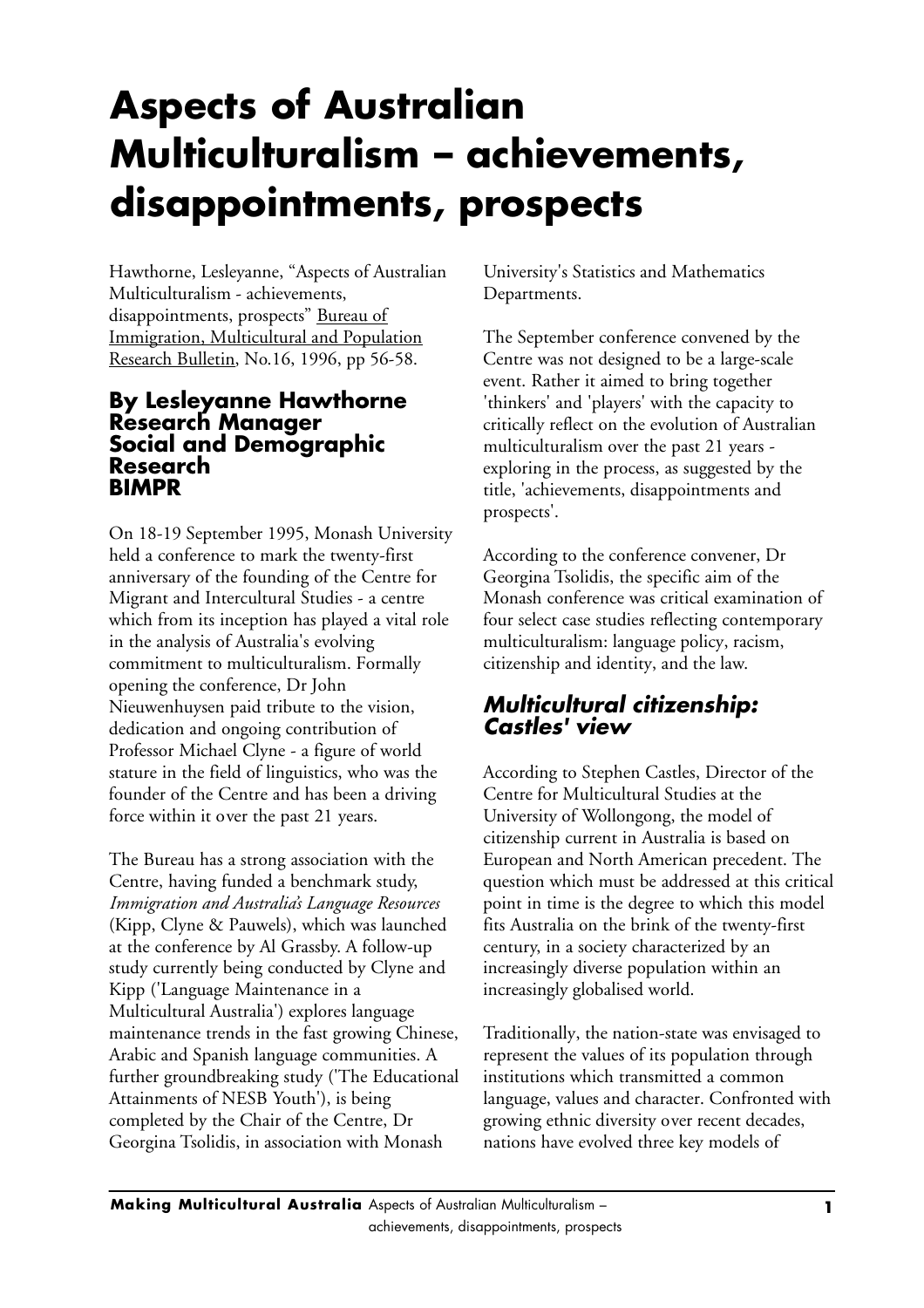response, defined by Castles as follows:

**Differential exclusion:** 'In which immigrants are incorporated into certain areas of society (e.g. the labour market) but denied access to others (such as welfare systems and political participation)', e.g. European countries such as Germany which recruited guestworkers in the 1960s.

**Assimilation** : 'based on a one-sided process of adaptation (in which) immigrants are expected to give up their distinctive linguistic, cultural or social characteristics and become indistinguishable from the majority population',

**Pluralism**: 'which means accepting immigrants as ethnic communities which remain distinguishable from the majority population with regard to language and culture... (and) are granted equal rights, without being expected to give up their diversity, although with an expectation of conformity to key values'.

According to Castles, Australia's current response to diversity falls within the pluralist nation-state model - not the laissez-faire variant prevailing in the USA, but a variant (like Canada's) characterised by 'explicit multicultural policies, with a high degree of state involvement'. This is a major asset, since in his view there are serious flaws inherent in the other models:

The differential exclusion model… seems highly problematic, for it attempts to deny the permanence of settlement and thus leads to socioeconomic and political marginalisation of immigrants and their descendants. The assimilationist model has gradually been abandoned or modified in most countries. Where it is still applied, as in France, it is running into serious difficulties due to the contradiction between the promise of individual equality and the reality of continued socioeconomic exclusion and racism.

Despite the above, there is still no room for complacency in Australia. It is historically time to confront the tensions inherent between its formal commitment to multiculturalism and its

## inherited notions of citizenship. Castles' view:

A multicultural society cannot expect the culturallybound principles of the group dominant in earlier phases of its history to remain appropriate when new groups are included in the political process. For Australia this implies that it may be necessary to overhaul institutional features based on the Anglo-Celtic traditions of the founding fathers of the Federation. The individualistic conflict model which underlies common law may not appeal to people whose legal traditions are based on conciliation and community involvement. Similarly, a form of parliamentarism which gives little room for citizen involvement between elections and which tends to polarise issues on party lines may not appear as the last word in democracy to everyone.

Notions of citizenship, in Castles' view, must now come to grips with the realities of 'collective difference'. It is clearly naive to presume that all citizens have equal rights 'whatever their actual economic and social positions', when 'equality as citizens is not in itself sufficient to achieve real empowerment and change'.

Reporting a view proposed by German political theorist Jurgen Habermas, Castles states that:

The system of rights in a democracy cannot be blind to unequal social conditions or cultural differences, because bearers of individual fights develop their individuality within varying social and cultural contexts... Democracy in a multicultural society therefore means guaranteeing social and cultural rights for everyone, rather than just for members of specific groups. However... this does not happen by itself, but rather as the result of social movements and political struggles. The virtue of Habermas' formulation is that it removes the false contradiction between individual rights and group identities... A democratic state must therefore guarantee rights at both levels. Combined with Habermas' emphasis on the legitimate role of political action in achieving change, and his notion that no political system can remain static in a changing world, this provides a valuable philosophical framework for a new notion of citizenship.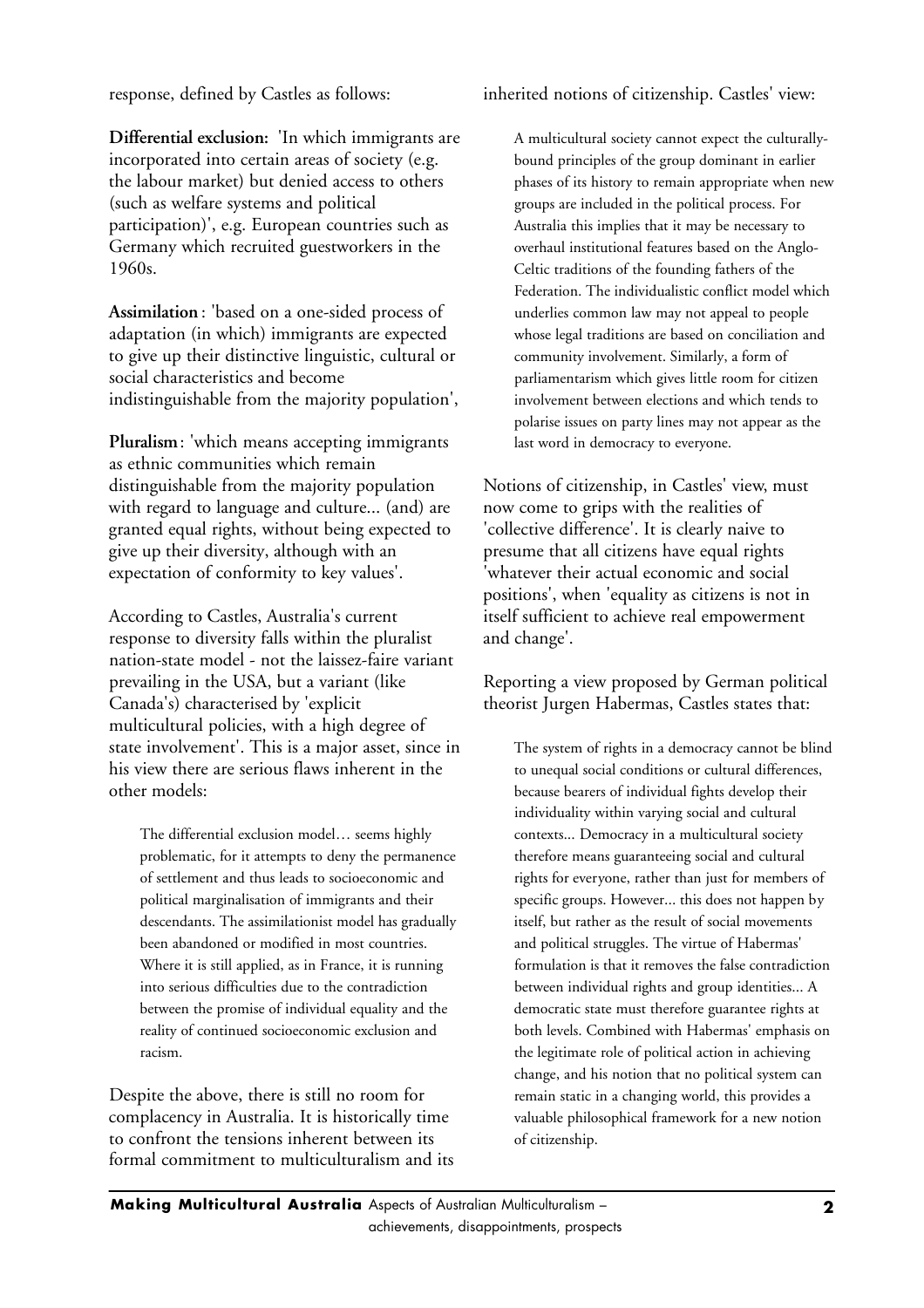On this basis, Castles proposes four principles for a genuinely 'multicultural citizenship':

- equality of rights;
- recognition that equality of rights does not necessarily lead to equality of outcomes;
- establishment of a range of mechanisms designed to ensure group representation and participation; and
- extension of differential treatment to people with differential characteristics, wants and needs - since 'Treating people equally, despite the fact that past conditions, laws, policies and practices have made them unequal in different ways, can only perpetuate inequality'.

The problem with Australia's current multicultural policy, as formulated in the 1970s, is that it 'does not provide an explicit model of citizenship and democracy'. Nor does Australia have an individual Bill of Rights which clearly specifies what it means to be a citizen. Though citizenship has become a 'hot topic' over the past few years, backed by a major campaign to increase takeup, 'there has been little debate about the need for redefining citizenship itself, by examining the appropriateness of rules and institutions which govern the rights and duties of citizens'. Moreover, when it comes to national identity, landmark celebrations to mark the Bicentenary (1988) and the conclusion of the Second World War (1995) have virtually excluded Indigenous and ethnic Australians. Debate on the republic to date has been dominated by how Australia relates to the 'mother country' - not on how a future republic relates to Australia's ethnic diversity.

Castles believes these omissions connect with mainstream ethnic exclusion. Despite Australia's commitment to social justice as a means of securing multicultural equity, the achievement to date falls far short of the rhetoric. Indigenous Australians still fail to be included in multicultural discourse. NESB Australians are still only minimally represented in the

legislature, senior levels of the public service or corporate Australia, police, mainstream consultative bodies, and unions. Unemployment for NESB Australians stands at around 50 per cent higher than for the Australia born, with certain groups suffering dramatically higher levels of disadvantage. Though substantial gains have been made in relation to access and equity, major problems persist in a range of areas. There is still no adequate system in Australia for monitoring racism. Few people lodge formal complaints, given the difficulty in gaining remedy.

In Castles' view, real change is unlikely to come from the top. Rather it may depend on a revitalization of activism within ethnic communities. Yet the fact that so little action has been taken over the past 10-15 years may in fact be 'a penalty of the success of multiculturalism', and one reason why issues confronting Indigenous Australians are far more prominent on the current political agenda. According to Castles:

The development of ethnic associations which could articulate political demands helped end assimilationism and bring in multiculturalism. Multiculturalism in turn encouraged the development of political organisations based on ethnicity... (Yet while) multiculturalism encouraged ethnic associations... it also influenced their character. From the 1970s, leaders of such groups were increasingly drawn into government consultative bodies. The peak organisations, the ECCs and FECCA, came to be predominantly funded by government. Smaller associations representing specific ethnic groups also became dependent on government grants... The organisational tools of group mobilisation and protest meetings were replaced by skill in writing submissions or in negotiating within consultative bodies. This meant a professionalisation of ethnic community leaders. A person whose long-term career perspective is to be an ethnic lobbyist and whose salary is paid by the government is unlikely to be an advocate of radical change.

Given the issues explored above, Castles believes Australia remains only en route to adopting a